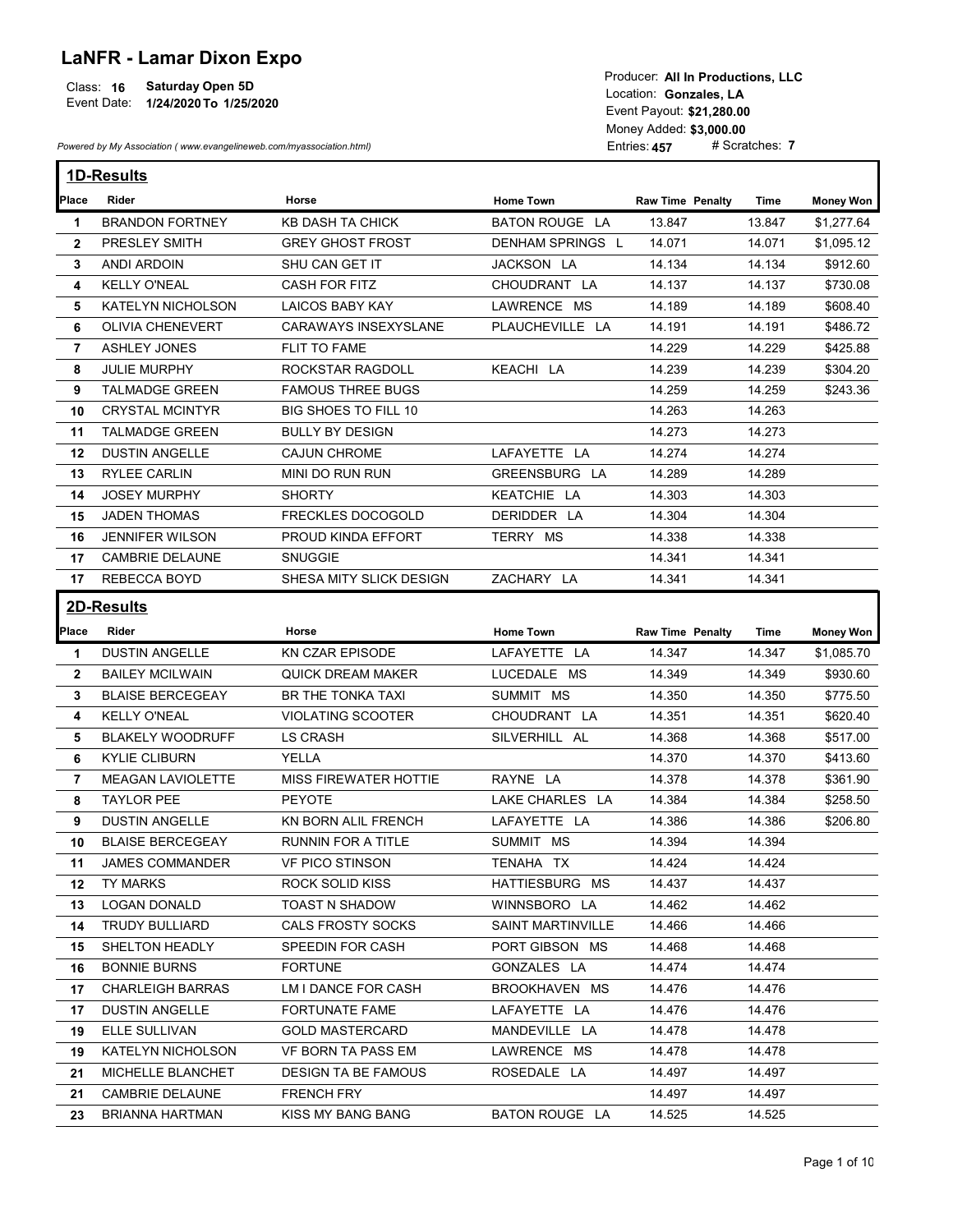| 24 | <b>MORGAN MCGREW</b>      | <b>TROUBLE</b>               | PORT ALLEN LA   | 14.544 | 14.544 |
|----|---------------------------|------------------------------|-----------------|--------|--------|
| 25 | <b>COLBY ELLEN CURRY</b>  | <b>WHISKEY BABY</b>          | LIBERTY MS      | 14.550 | 14.550 |
| 25 | ELLE SULLIVAN             | <b>GET IT IN GOLD</b>        | MANDEVILLE LA   | 14.550 | 14.550 |
| 27 | <b>BRANDON FORTNEY</b>    | DON'T JUDGE MY SOCKS         | BATON ROUGE LA  | 14.553 | 14.553 |
| 28 | <b>EMILY GATLIN</b>       | DEE MONEY MAN                | PRAIRIEVILLE LA | 14.565 | 14.565 |
| 28 | <b>SAMI SYLVESTER</b>     | IMAGES OF FIRE ON THE R      | PRAIRIEVILLE LA | 14.565 | 14.565 |
| 30 | <b>VICTORIA GIOVENGO</b>  | PERKS DARK ANGEL             | SLIDELL LA      | 14.568 | 14.568 |
| 31 | <b>KENEDIE RICHARDSON</b> | <b>VVR FAMOUS CARTEL</b>     | JACKSON LA      | 14.580 | 14.580 |
| 32 | <b>DUSTIN ANGELLE</b>     | AL CAPPONE                   | LAFAYETTE LA    | 14.592 | 14.592 |
| 33 | <b>KATELYN NICHOLSON</b>  | SHINE ON BY                  | LAWRENCE MS     | 14.609 | 14.609 |
| 34 | PERRI JEAN PREJEANT       | <b>HOOKIM UP TWO</b>         | GIBSON LA       | 14.616 | 14.616 |
| 35 | <b>DELANI LASSEIGNE</b>   | <b>SKEEZIXS PLAYGIRL</b>     | HOUMA LA        | 14.623 | 14.623 |
| 36 | DARLENE MORAN             | <b>ITTY BIT OF BRISCO</b>    | SANDY HOOK MS   | 14.625 | 14.625 |
| 37 | <b>KRYSTA THERIOT</b>     | <b>CHIEF</b>                 | LAFAYETTE LA    | 14.629 | 14.629 |
| 38 | <b>TAYLOR MATTE</b>       | MISTER DUG LEO               | CARENCRO LA     | 14.630 | 14.630 |
| 39 | <b>BRANDIE DURHAM</b>     | TENN-N-ONE-SHOT              | ZACHARY LA      | 14.631 | 14.631 |
| 40 | <b>DUSTIN ANGELLE</b>     | WHISTLE AT THE SUN           | LAFAYETTE LA    | 14.633 | 14.633 |
| 41 | TIFFANY ALBARADO          | DTF HEMI CHARGER             | SCOTT LA        | 14.634 | 14.634 |
| 42 | ANDI ARDOIN               | DASH IN JIMMY CHOOS          | JACKSON LA      | 14.635 | 14.635 |
| 43 | <b>BOBBILYNN BOND</b>     | DR. FESTUS HAGAN             |                 | 14.646 | 14.646 |
| 44 | RANDI KERVIN              | HEAVENS CASHIN IN            | LUCEDALE MS     | 14.675 | 14.675 |
| 45 | <b>HAILEY THOMPSON</b>    | DON'T HOPE BELIEVE           | COLUMBIA MS     | 14.686 | 14.686 |
| 46 | <b>KELSEY BITTER</b>      | VF BORN TA MAKE CASH         | FOLSOM LA       | 14.695 | 14.695 |
| 47 | <b>BAILEY CARROLL</b>     | CHASEN LENA                  | ZACHARY LA      | 14.704 | 14.704 |
| 47 | <b>KRISTEN ROBY</b>       | <b>FAMOUS JAMES</b>          | BATON ROUGE LA  | 14.704 | 14.704 |
| 49 | <b>CRICKET LEWIS</b>      | <b>SUMMERTIME KISSES</b>     | EVERGREEN LA    | 14.707 | 14.707 |
| 50 | <b>HAILEY THOMPSON</b>    | BRUS GIRL                    | COLUMBIA MS     | 14.708 | 14.708 |
| 51 | TY MARKS                  | PJH FLITS ZERO JET           | HATTIESBURG MS  | 14.712 | 14.712 |
| 52 | KATE ALEXANDER            | OKLAHOMA MOON                | PURVIS MS       | 14.721 | 14.721 |
| 53 | KYLEE COOK                | <b>POPCORN</b>               | PITKIN LA       | 14.722 | 14.722 |
| 54 | ANN SMITH                 | JJ                           |                 | 14.723 | 14.723 |
| 55 | <b>SARAH B PHILLIPS</b>   | TOO SHY TA DANCE             | POPLARVILLE MS  | 14.739 | 14.739 |
| 56 | <b>JULIE MURPHY</b>       | <b>HELLO GEORGIA</b>         | KEACHI LA       | 14.746 | 14.746 |
| 57 | RHEA PITRE                | SNOWFLAKE JACK               | RACELAND LA     | 14.754 | 14.754 |
| 58 | <b>HARLEY JONES</b>       | RARE OVATION                 | MCCOMB MS       | 14.757 | 14.757 |
| 59 | <b>ANDI ARDOIN</b>        | <b>JESSA JETTIN LADY</b>     | JACKSON LA      | 14.758 | 14.758 |
| 60 | <b>KIERSTEN HARRIS</b>    | <b>FLIRTING IN RARE FORM</b> | MT. HERMON LA   | 14.763 | 14.763 |
| 61 | KORTNEY KAY LEE           | <b>COLONEL FLITS MONEY</b>   | WALKER LA       | 14.771 | 14.771 |
| 61 | <b>ALLIE CLIBURN</b>      | <b>ROSEY</b>                 | PRAIRIEVILLE LA | 14.771 | 14.771 |
| 63 | <b>DANA HAAS ALBRECHT</b> | SHES A ROCKIN TRAIN          | <b>MS</b>       | 14.774 | 14.774 |
| 64 | SHELBY SHOWS              | <b>STICKY FRECKLES</b>       | SAUCIER MS      | 14.779 | 14.779 |
| 65 | <b>SYDNEY BOND</b>        | <b>IMADE STREAKN FAMOUS</b>  |                 | 14.785 | 14.785 |
| 66 | <b>KRISTIN BOOKER</b>     | <b>BK'S MAGIC PIE</b>        | CLINTON LA      | 14.800 | 14.800 |
| 67 | <b>JENNIFER TUGGLE</b>    | THAT'S CORONA                | CANKTON LA      | 14.802 | 14.802 |
| 68 | <b>MONTANA ROY</b>        | SASS ME IN FRENCH            | DUSON LA        | 14.807 | 14.807 |
| 69 | <b>KYLIE AVERETT</b>      | <b>GOLD STREAKING LEO</b>    | LORANGER LA     | 14.811 | 14.811 |
| 70 | <b>COURTNEY CAMPBELL</b>  | JV EYED WATCH RUSTY          | CHURCH POINT LA | 14.818 | 14.818 |
| 71 | RYLEE CARLIN              | <b>WAR PEPONITA</b>          | GREENSBURG LA   | 14.820 | 14.820 |
| 72 | LIZ ROCCO                 | CATS FLYING WEBB             | ZACHARY LA      | 14.821 | 14.821 |
| 73 | ADRIANNA COFFMAN          | <b>VEGAS</b>                 | LECOMPTE LA     | 14.832 | 14.832 |
| 74 | <b>KRISTEN ROBY</b>       | SR FELL OFF THE WAGON        | BATON ROUGE LA  | 14.836 | 14.836 |
|    |                           |                              |                 |        |        |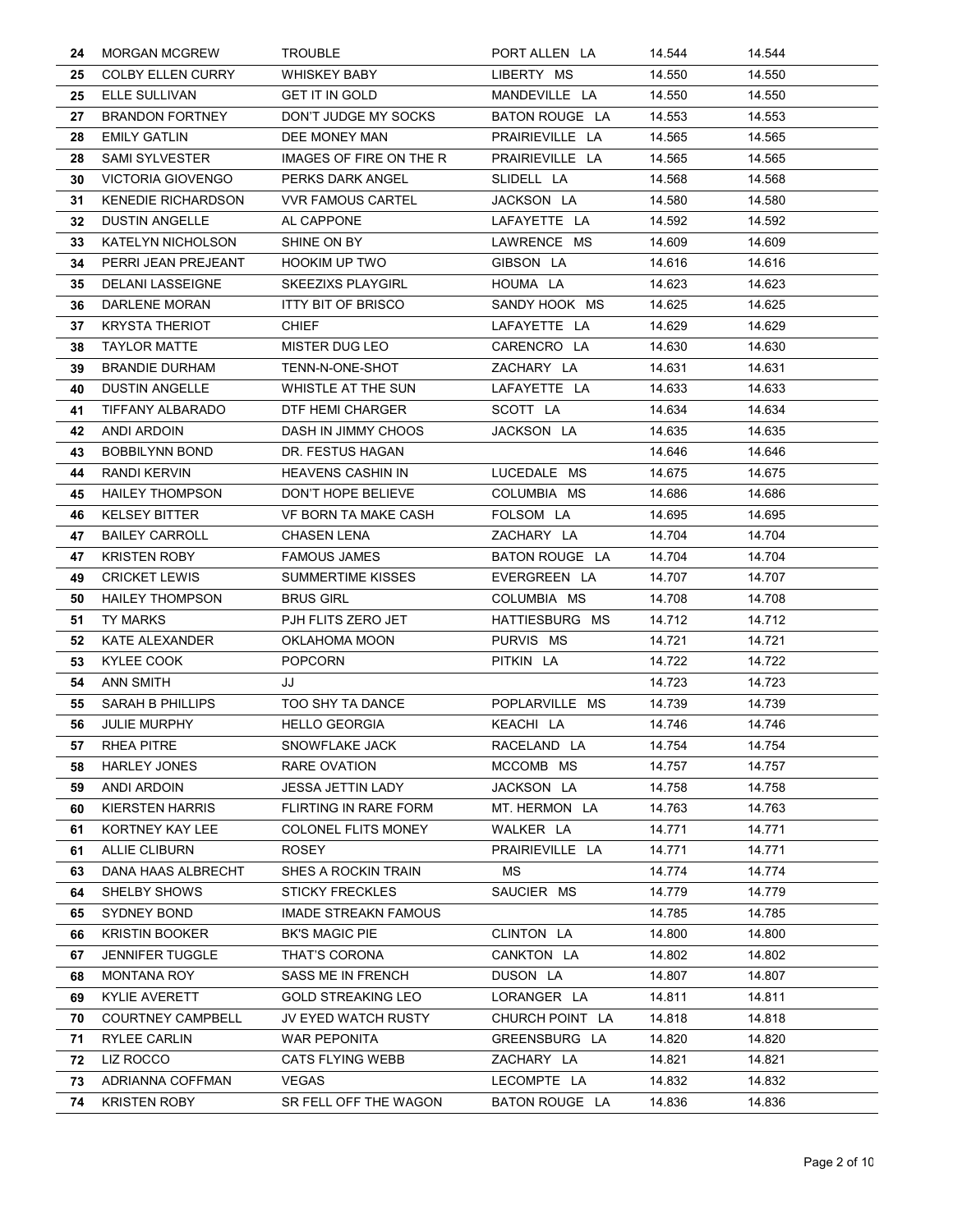| 75           | <b>ROBERT SHIRLEY</b>    | EL MIXITO                   | GORDO AL         | 14.841                  | 14.841 |           |
|--------------|--------------------------|-----------------------------|------------------|-------------------------|--------|-----------|
| 76           | SAMI SYLVESTER           | ETTAS YELLOW HANKIE         | PRAIRIEVILLE LA  | 14.842                  | 14.842 |           |
|              | <b>3D-Results</b>        |                             |                  |                         |        |           |
| Place        | Rider                    | Horse                       | <b>Home Town</b> | <b>Raw Time Penalty</b> | Time   | Money Won |
| -1           | <b>DONNIS BIRKICHT</b>   | <b>HONOR MASTER LEO</b>     | PINEVILLE LA     | 14.854                  | 14.854 | \$893.76  |
| $\mathbf{2}$ | <b>CHEYENNE SEAUX</b>    | JUNIOR'S PEPPY BAR          | LAFAYETTE LA     | 14.857                  | 14.857 | \$766.08  |
| 3            | PRESLEIGH VARNADO        | <b>JACS MISS COUGAR</b>     | FRANKLINTON LA   | 14.862                  | 14.862 | \$638.40  |
| 4            | ANNE BEAUBOUEF           | CASH WILL FLY               | BOYCE LA         | 14.867                  | 14.867 | \$510.72  |
| 5            | NATALIE STEPHENS         | <b>MAGIC STICK</b>          |                  | 14.870                  | 14.870 | \$425.60  |
| 6            | <b>KELLY MUDD</b>        | <b>BAYOU A TRIPLE SHOT</b>  | BELL CITY LA     | 14.875                  | 14.875 | \$340.48  |
| 7            | <b>LINDSEY DUPREE</b>    | NATIVE SMASHIN DIVA         | ZACHARY LA       | 14.883                  | 14.883 | \$297.92  |
| 8            | ANGELA RICHARDSON        | ZAN BAR CHIEF               | JACKSON LA       | 14.889                  | 14.889 | \$212.80  |
| 9            | <b>HANNAH ADAMS</b>      | CINNAMON COOSE              | THIBODAUX LA     | 14.893                  | 14.893 | \$170.24  |
| 10           | KORTNEY KAY LEE          | WUZZUPDOC                   | WALKER LA        | 14.895                  | 14.895 |           |
| 11           | <b>MAKENNA BABIN</b>     | <b>IMANONSTOP GOOSE</b>     | SAINT AMANT LA   | 14.900                  | 14.900 |           |
| 11           | ANGIE JEAN               | <b>HOLDINALLTHESEISES</b>   | PEARL RIVER LA   | 14.900                  | 14.900 |           |
| 13           | MICHELLE BLANCHET        | TY COLOUR ME FRENCH         | ROSEDALE LA      | 14.903                  | 14.903 |           |
| 14           | <b>TAMMIE MILLER</b>     | <b>MS NICK BAR CHICADO</b>  | GRAND CANE LA    | 14.909                  | 14.909 |           |
| 15           | <b>RILEY BRUMFIELD</b>   | TANGO                       | RACELAND LA      | 14.911                  | 14.911 |           |
| 15           | <b>CRYSTAL MCINTYR</b>   | JUSTA DTF FRENCHMAN         |                  | 14.911                  | 14.911 |           |
| 17           | <b>MARLEY SEALS</b>      | SPECIAL LIL OAK             | COLUMBIA MS      | 14.917                  | 14.917 |           |
| 18           | <b>LAUREN TRAVIS</b>     | <b>MUSTBDOINSUMTHINRITE</b> |                  | 14.928                  | 14.928 |           |
| 19           | <b>JULIE MURPHY</b>      | <b>FAMOUS EDDIE MOON</b>    | KEACHI LA        | 14.931                  | 14.931 |           |
| 20           | <b>KATIE MOSELEY</b>     | PJH CEE ME FIREN BYE        | LUCEDALE MS      | 14.942                  | 14.942 |           |
| 21           | <b>KYLIE KENNEDY</b>     | <b>RUBY'S FRENCHMAN</b>     | COVINGTON LA     | 14.943                  | 14.943 |           |
| 22           | MICHELLE BEGNAUD         | MISS SILVER GEORGIA         | DUSON LA         | 14.956                  | 14.956 |           |
| 23           | <b>GRACE TAYLOR</b>      | DASH TA BLUE                | BILOXI MS        | 14.972                  | 14.972 |           |
| 24           | <b>EMILIE HOLMES</b>     | <b>SUN FROSTED FRENCHMA</b> | WAGGAMAN LA      | 14.979                  | 14.979 |           |
| 25           | ADRIANNA COFFMAN         | JESSE                       | LECOMPTE LA      | 14.981                  | 14.981 |           |
| 26           | <b>TYLER CROSBY</b>      | GREY                        | COVINGTON LA     | 14.993                  | 14.993 |           |
| 27           | <b>JESSICA ROBERTSON</b> | SWAYZE                      | GONZALES LA      | 14.995                  | 14.995 |           |
| 28           | <b>JOSLYN PARNELL</b>    | <b>GET IT TA GO</b>         | SLAUGHTER LA     | 15.000                  | 15.000 |           |
| 29           | KALEB BABIN              | VALS BLAZING CASINO         | GONZALES LA      | 15.018                  | 15.018 |           |
| 30           | <b>MORGAN MCGREW</b>     | HORSE PLAYIN' ACE           | PORT ALLEN LA    | 15.023                  | 15.023 |           |
| 31           | KATE ALEXANDER           | <b>CINCO SMOOTH</b>         | PURVIS MS        | 15.025                  | 15.025 |           |
| 32           | SARAH GATWOOD            | DOCTOR BEETLE FROST         |                  | 15.026                  | 15.026 |           |
| 32           | SARAH GATWOOD            | <b>WDJ SIMS LAST EFFORT</b> |                  | 15.026                  | 15.026 |           |
| 34           | <b>BAILEY ZIEVERT</b>    | EASY ON THE STARLIGHT       | TICKFAW LA       | 15.031                  | 15.031 |           |
| 35           | NICOLE AUTHEMENT         | TREATER                     | BOURG LA         | 15.032                  | 15.032 |           |
| 36           | MICHELLE BLANCHET        | RYDINTHATFANCYREBA          | ROSEDALE LA      | 15.033                  | 15.033 |           |
| 37           | <b>HEATHER SUTTON</b>    | CEE HIM TRUCKIN BYE         | JAYESS MS        | 15.034                  | 15.034 |           |
| 38           | <b>BAILEE HARP</b>       | DO YA WANNA DUAL            | ETHEL LA         | 15.038                  | 15.038 |           |
| 39           | ADRIANNA COFFMAN         | CREDIT IN THE RED           | LECOMPTE LA      | 15.048                  | 15.048 |           |
| 40           | RAMSIE PREJEAN           | WONDER BABY BAY SIX         | GONZALES LA      | 15.054                  | 15.054 |           |
| 41           | LINDSEY NETTERVILLE      | COOL PERKS TA HEAVEN        | WOODVILLE MS     | 15.068                  | 15.068 |           |
| 42           | RHEALYN LEGENDRE         | ROSE                        | LOCKPORT LA      | 15.071                  | 15.071 |           |
| 43           | CAMBRIE DELAUNE          | <b>SLIDER</b>               |                  | 15.076                  | 15.076 |           |
| 44           | <b>TAMMIE MILLER</b>     | <b>BARRONS WATCH</b>        | GRAND CANE LA    | 15.077                  | 15.077 |           |
| 45           | MICHELLE BEGNAUD         | I PREFER YOU                | DUSON LA         | 15.079                  | 15.079 |           |
| 46           | <b>LEXIE FROST</b>       | PLAYBOYS SUGAR GAL          | SLIDELL LA       | 15.081                  | 15.081 |           |
| 47           | TRACY CASLER             | SMOKIN LITTLE LINX          | FOLSOM LA        | 15.094                  | 15.094 |           |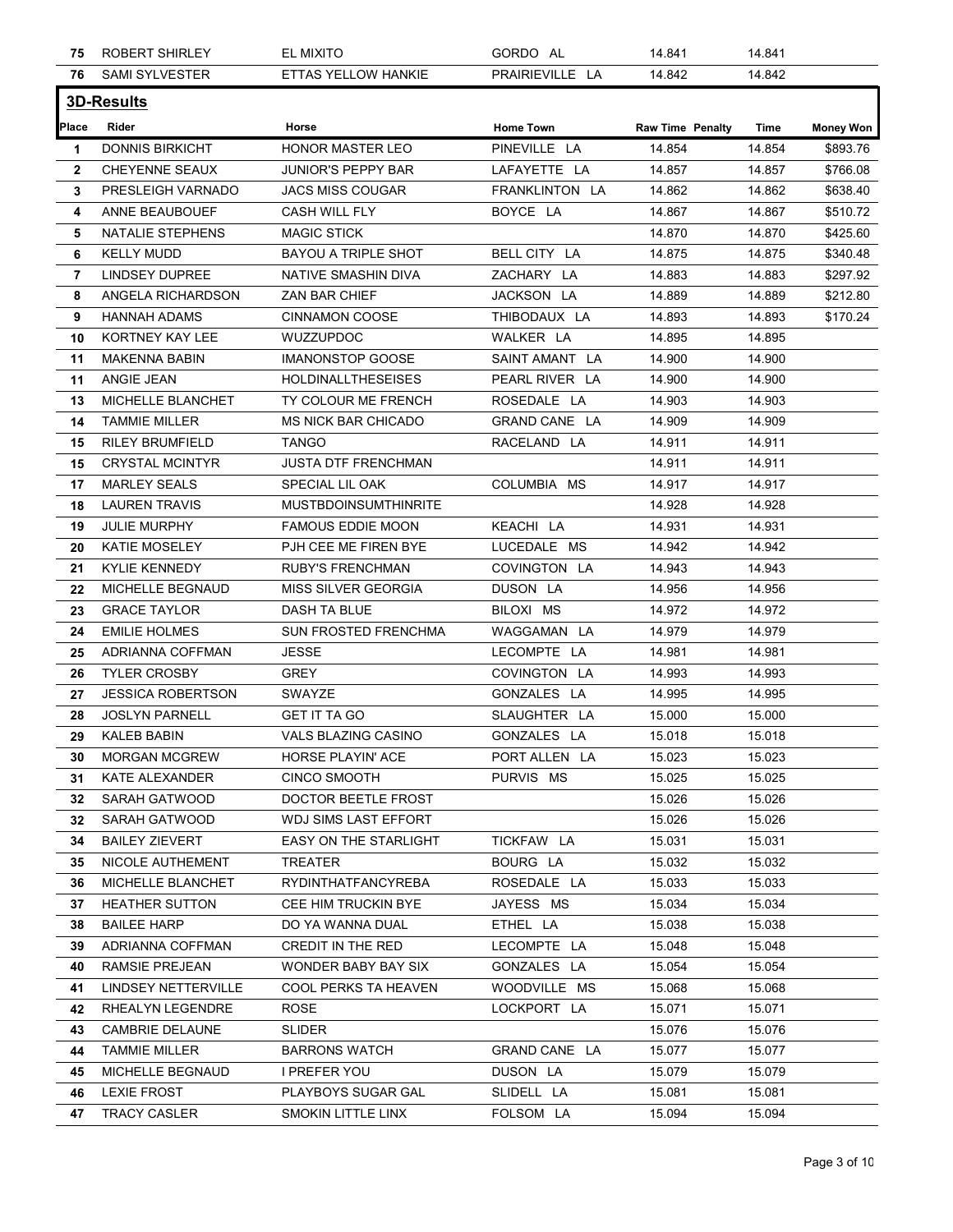| TY MARKS<br>49<br><b>TRISTA ROHMAN</b><br><b>KIM PEPITONE</b><br><b>EMILY WARREN</b><br><b>JODIE SUMMERS</b><br><b>JENNIFER TUGGLE</b><br>SARA KING<br><b>COURTNEY BALLARD</b><br><b>CRYSTAL MCINTYR</b><br><b>KARLIE NUNNERY</b><br><b>MICHELLE BEGNAUD</b><br>ELLA POOLEY<br><b>MALLORY DUNCAN</b><br>KATIE JO SMART<br>62.<br><b>STEVIE ROBERT</b><br><b>JADEN THOMAS</b><br><b>KRYSTA THERIOT</b><br><b>TONY GUILLORY</b><br>67 T. GREEN<br><b>HAILEY MOORE</b> | <b>SIS</b><br>MISS DO DA TEE<br>SF ONE MORE SHOT<br>ROCKET ON THE MOON<br><b>SPENCERS PRIDE</b><br>WILLIE<br>EYESMRBULLIONTWOYOU<br>KODYS QUICK PISTOL<br>PERKS STREAKIN HOT<br>PASS THE RARE STREAK<br>LR U GOTTA B KIDDIN<br><b>SUGAR</b><br><b>GOOSE</b><br><b>CEASAR LIL BOOTIE</b><br>TOO SUEN TO SHINE<br><b>FERRARI</b><br><b>ZIPPY</b><br><b>OGOODGRACIOUS</b> | HATTIESBURG MS<br>PORT BARRE LA<br>ALEXANDRIA LA<br>OPELOUSAS LA<br>SORRENTO LA<br>CANKTON LA<br>JAYESS MS<br>CLINTON LA<br>WOODVILLE MS<br>DUSON LA<br>GRETNA LA<br>DENHAM SPRINGS L<br>RICHTR MS<br>GONZALES LA<br>DERIDDER LA | 15.120<br>15.120<br>15.120<br>15.123<br>15.132<br>15.136<br>15.144<br>15.158<br>15.160<br>15.165<br>15.168<br>15.168<br>15.172<br>15.173<br>15.182 | 15.120<br>15.120<br>15.120<br>15.123<br>15.132<br>15.136<br>15.144<br>15.158<br>15.160<br>15.165<br>15.168<br>15.168<br>15.172 |                                                          |
|---------------------------------------------------------------------------------------------------------------------------------------------------------------------------------------------------------------------------------------------------------------------------------------------------------------------------------------------------------------------------------------------------------------------------------------------------------------------|------------------------------------------------------------------------------------------------------------------------------------------------------------------------------------------------------------------------------------------------------------------------------------------------------------------------------------------------------------------------|----------------------------------------------------------------------------------------------------------------------------------------------------------------------------------------------------------------------------------|----------------------------------------------------------------------------------------------------------------------------------------------------|--------------------------------------------------------------------------------------------------------------------------------|----------------------------------------------------------|
|                                                                                                                                                                                                                                                                                                                                                                                                                                                                     |                                                                                                                                                                                                                                                                                                                                                                        |                                                                                                                                                                                                                                  |                                                                                                                                                    |                                                                                                                                |                                                          |
|                                                                                                                                                                                                                                                                                                                                                                                                                                                                     |                                                                                                                                                                                                                                                                                                                                                                        |                                                                                                                                                                                                                                  |                                                                                                                                                    |                                                                                                                                |                                                          |
|                                                                                                                                                                                                                                                                                                                                                                                                                                                                     |                                                                                                                                                                                                                                                                                                                                                                        |                                                                                                                                                                                                                                  |                                                                                                                                                    |                                                                                                                                |                                                          |
|                                                                                                                                                                                                                                                                                                                                                                                                                                                                     |                                                                                                                                                                                                                                                                                                                                                                        |                                                                                                                                                                                                                                  |                                                                                                                                                    |                                                                                                                                |                                                          |
|                                                                                                                                                                                                                                                                                                                                                                                                                                                                     |                                                                                                                                                                                                                                                                                                                                                                        |                                                                                                                                                                                                                                  |                                                                                                                                                    |                                                                                                                                |                                                          |
|                                                                                                                                                                                                                                                                                                                                                                                                                                                                     |                                                                                                                                                                                                                                                                                                                                                                        |                                                                                                                                                                                                                                  |                                                                                                                                                    |                                                                                                                                |                                                          |
|                                                                                                                                                                                                                                                                                                                                                                                                                                                                     |                                                                                                                                                                                                                                                                                                                                                                        |                                                                                                                                                                                                                                  |                                                                                                                                                    |                                                                                                                                |                                                          |
|                                                                                                                                                                                                                                                                                                                                                                                                                                                                     |                                                                                                                                                                                                                                                                                                                                                                        |                                                                                                                                                                                                                                  |                                                                                                                                                    |                                                                                                                                |                                                          |
|                                                                                                                                                                                                                                                                                                                                                                                                                                                                     |                                                                                                                                                                                                                                                                                                                                                                        |                                                                                                                                                                                                                                  |                                                                                                                                                    |                                                                                                                                |                                                          |
|                                                                                                                                                                                                                                                                                                                                                                                                                                                                     |                                                                                                                                                                                                                                                                                                                                                                        |                                                                                                                                                                                                                                  |                                                                                                                                                    |                                                                                                                                |                                                          |
|                                                                                                                                                                                                                                                                                                                                                                                                                                                                     |                                                                                                                                                                                                                                                                                                                                                                        |                                                                                                                                                                                                                                  |                                                                                                                                                    |                                                                                                                                |                                                          |
|                                                                                                                                                                                                                                                                                                                                                                                                                                                                     |                                                                                                                                                                                                                                                                                                                                                                        |                                                                                                                                                                                                                                  |                                                                                                                                                    |                                                                                                                                |                                                          |
|                                                                                                                                                                                                                                                                                                                                                                                                                                                                     |                                                                                                                                                                                                                                                                                                                                                                        |                                                                                                                                                                                                                                  |                                                                                                                                                    |                                                                                                                                |                                                          |
|                                                                                                                                                                                                                                                                                                                                                                                                                                                                     |                                                                                                                                                                                                                                                                                                                                                                        |                                                                                                                                                                                                                                  |                                                                                                                                                    | 15.173                                                                                                                         |                                                          |
|                                                                                                                                                                                                                                                                                                                                                                                                                                                                     |                                                                                                                                                                                                                                                                                                                                                                        |                                                                                                                                                                                                                                  |                                                                                                                                                    | 15.182                                                                                                                         |                                                          |
|                                                                                                                                                                                                                                                                                                                                                                                                                                                                     |                                                                                                                                                                                                                                                                                                                                                                        |                                                                                                                                                                                                                                  | 15.196                                                                                                                                             | 15.196                                                                                                                         |                                                          |
|                                                                                                                                                                                                                                                                                                                                                                                                                                                                     |                                                                                                                                                                                                                                                                                                                                                                        |                                                                                                                                                                                                                                  | 15.204                                                                                                                                             | 15.204                                                                                                                         |                                                          |
|                                                                                                                                                                                                                                                                                                                                                                                                                                                                     |                                                                                                                                                                                                                                                                                                                                                                        | LAFAYETTE LA                                                                                                                                                                                                                     |                                                                                                                                                    |                                                                                                                                |                                                          |
|                                                                                                                                                                                                                                                                                                                                                                                                                                                                     |                                                                                                                                                                                                                                                                                                                                                                        | VIDALIA LA                                                                                                                                                                                                                       | 15.206                                                                                                                                             | 15.206                                                                                                                         |                                                          |
|                                                                                                                                                                                                                                                                                                                                                                                                                                                                     | ROJO DESIGN                                                                                                                                                                                                                                                                                                                                                            |                                                                                                                                                                                                                                  | 15.210                                                                                                                                             | 15.210                                                                                                                         |                                                          |
|                                                                                                                                                                                                                                                                                                                                                                                                                                                                     | LEGENDS BELLA MONET                                                                                                                                                                                                                                                                                                                                                    | PEARL RIVER LA                                                                                                                                                                                                                   | 15.211                                                                                                                                             | 15.211                                                                                                                         |                                                          |
| PEYTON QUEBEDEAUX                                                                                                                                                                                                                                                                                                                                                                                                                                                   | <b>JASMINE</b>                                                                                                                                                                                                                                                                                                                                                         | LIBERTY MS                                                                                                                                                                                                                       | 15.211                                                                                                                                             | 15.211                                                                                                                         |                                                          |
| <b>OLIVIA SHELTON</b>                                                                                                                                                                                                                                                                                                                                                                                                                                               | <b>BLUE CINCO GAL</b>                                                                                                                                                                                                                                                                                                                                                  | BAKER LA                                                                                                                                                                                                                         | 15.211                                                                                                                                             | 15.211                                                                                                                         |                                                          |
| <b>SHANNON GALLAGHER</b>                                                                                                                                                                                                                                                                                                                                                                                                                                            | A SECRET PASSION                                                                                                                                                                                                                                                                                                                                                       | GRETNA LA                                                                                                                                                                                                                        | 15.213                                                                                                                                             | 15.213                                                                                                                         |                                                          |
| <b>BETSY PARENT</b>                                                                                                                                                                                                                                                                                                                                                                                                                                                 | DANDY RED QUIXOTE                                                                                                                                                                                                                                                                                                                                                      | GUY TX                                                                                                                                                                                                                           | 15.218                                                                                                                                             | 15.218                                                                                                                         |                                                          |
| NICOLE TRAHAN<br>73.                                                                                                                                                                                                                                                                                                                                                                                                                                                | PEPPYS DUAL TROUBLE                                                                                                                                                                                                                                                                                                                                                    | RACELAND LA                                                                                                                                                                                                                      | 15.234                                                                                                                                             | 15.234                                                                                                                         |                                                          |
| <b>CANDACE GRANTHAM</b><br>74                                                                                                                                                                                                                                                                                                                                                                                                                                       | ZIP TY                                                                                                                                                                                                                                                                                                                                                                 | FERRIDAY LA                                                                                                                                                                                                                      | 15.239                                                                                                                                             | 15.239                                                                                                                         |                                                          |
| PERRY SULLIVAN<br>75                                                                                                                                                                                                                                                                                                                                                                                                                                                | PLAYIN DOCS GOLD                                                                                                                                                                                                                                                                                                                                                       | DENHAM SPRINGS L                                                                                                                                                                                                                 | 15.241                                                                                                                                             | 15.241                                                                                                                         |                                                          |
| <b>GRACIE WILKS</b>                                                                                                                                                                                                                                                                                                                                                                                                                                                 | IMA CATTLE CALL BUCK                                                                                                                                                                                                                                                                                                                                                   | OSCAR LA                                                                                                                                                                                                                         | 15.247                                                                                                                                             | 15.247                                                                                                                         |                                                          |
| KAYCI ALLEMAND<br>77                                                                                                                                                                                                                                                                                                                                                                                                                                                | <b>SHINING DILIGENCE</b>                                                                                                                                                                                                                                                                                                                                               | CHAUVIN LA                                                                                                                                                                                                                       | 15.249                                                                                                                                             | 15.249                                                                                                                         |                                                          |
| <b>VICKIE NOBLE</b><br>78                                                                                                                                                                                                                                                                                                                                                                                                                                           | <b>JOSE'</b>                                                                                                                                                                                                                                                                                                                                                           | MOSS POINT MS                                                                                                                                                                                                                    | 15.264                                                                                                                                             | 15.264                                                                                                                         |                                                          |
| <b>CLAIRE ROBERTS</b><br>79                                                                                                                                                                                                                                                                                                                                                                                                                                         | POKERFACE FRENCHMAN                                                                                                                                                                                                                                                                                                                                                    | LUCEDALE MS                                                                                                                                                                                                                      | 15.269                                                                                                                                             | 15.269                                                                                                                         |                                                          |
| <b>DEBBIE GUILLORY</b><br>80.                                                                                                                                                                                                                                                                                                                                                                                                                                       | <b>FAME AND LUCK</b>                                                                                                                                                                                                                                                                                                                                                   | VIDALIA LA                                                                                                                                                                                                                       | 15.275                                                                                                                                             | 15.275                                                                                                                         |                                                          |
| 81 CARLA LACOUR                                                                                                                                                                                                                                                                                                                                                                                                                                                     | PACKIN MAGIC TOO                                                                                                                                                                                                                                                                                                                                                       | DES ALLEMANDS LA                                                                                                                                                                                                                 | 15.277                                                                                                                                             | 15.277                                                                                                                         |                                                          |
| ANDIE SCHWARTZ                                                                                                                                                                                                                                                                                                                                                                                                                                                      | REBELS EASY JET                                                                                                                                                                                                                                                                                                                                                        | BILOXI MS                                                                                                                                                                                                                        | 15.284                                                                                                                                             | 15.284                                                                                                                         |                                                          |
| <b>MEGAN WATTS</b>                                                                                                                                                                                                                                                                                                                                                                                                                                                  | SX BULLY'S PEARL JAM                                                                                                                                                                                                                                                                                                                                                   | VANCLEAVE MS                                                                                                                                                                                                                     | 15.300                                                                                                                                             | 15.300                                                                                                                         |                                                          |
|                                                                                                                                                                                                                                                                                                                                                                                                                                                                     |                                                                                                                                                                                                                                                                                                                                                                        |                                                                                                                                                                                                                                  |                                                                                                                                                    |                                                                                                                                |                                                          |
|                                                                                                                                                                                                                                                                                                                                                                                                                                                                     |                                                                                                                                                                                                                                                                                                                                                                        |                                                                                                                                                                                                                                  |                                                                                                                                                    |                                                                                                                                |                                                          |
|                                                                                                                                                                                                                                                                                                                                                                                                                                                                     |                                                                                                                                                                                                                                                                                                                                                                        |                                                                                                                                                                                                                                  |                                                                                                                                                    |                                                                                                                                |                                                          |
|                                                                                                                                                                                                                                                                                                                                                                                                                                                                     |                                                                                                                                                                                                                                                                                                                                                                        |                                                                                                                                                                                                                                  |                                                                                                                                                    |                                                                                                                                |                                                          |
|                                                                                                                                                                                                                                                                                                                                                                                                                                                                     |                                                                                                                                                                                                                                                                                                                                                                        |                                                                                                                                                                                                                                  |                                                                                                                                                    |                                                                                                                                |                                                          |
|                                                                                                                                                                                                                                                                                                                                                                                                                                                                     |                                                                                                                                                                                                                                                                                                                                                                        |                                                                                                                                                                                                                                  |                                                                                                                                                    |                                                                                                                                |                                                          |
|                                                                                                                                                                                                                                                                                                                                                                                                                                                                     |                                                                                                                                                                                                                                                                                                                                                                        |                                                                                                                                                                                                                                  |                                                                                                                                                    | 15.319                                                                                                                         |                                                          |
| SIERRA DANLEY                                                                                                                                                                                                                                                                                                                                                                                                                                                       | PEPPYS PLAYIN DEE BAR                                                                                                                                                                                                                                                                                                                                                  | FOLSOM LA                                                                                                                                                                                                                        |                                                                                                                                                    | 15.329                                                                                                                         |                                                          |
| DYLAN TRAYLOR                                                                                                                                                                                                                                                                                                                                                                                                                                                       | WRANGLER                                                                                                                                                                                                                                                                                                                                                               |                                                                                                                                                                                                                                  | 15.331                                                                                                                                             | 15.331                                                                                                                         |                                                          |
| <b>MILLIE BANKSTON</b>                                                                                                                                                                                                                                                                                                                                                                                                                                              | <b>SLICK QUICK AND SHADY</b>                                                                                                                                                                                                                                                                                                                                           | INDEPENDENCE LA                                                                                                                                                                                                                  | 15.333                                                                                                                                             | 15.333                                                                                                                         |                                                          |
| <b>MORGAN MOSES</b>                                                                                                                                                                                                                                                                                                                                                                                                                                                 | <b>LUSTERS ROYALTY</b>                                                                                                                                                                                                                                                                                                                                                 | PINEVILLE LA                                                                                                                                                                                                                     | 15.341                                                                                                                                             | 15.341                                                                                                                         |                                                          |
| MARGARET SPANGLER<br>94                                                                                                                                                                                                                                                                                                                                                                                                                                             | MID MORNINGS BREEZE                                                                                                                                                                                                                                                                                                                                                    | KENTWOOD LA                                                                                                                                                                                                                      | 15.346                                                                                                                                             | 15.346                                                                                                                         |                                                          |
| <b>4D-Results</b>                                                                                                                                                                                                                                                                                                                                                                                                                                                   |                                                                                                                                                                                                                                                                                                                                                                        |                                                                                                                                                                                                                                  |                                                                                                                                                    |                                                                                                                                |                                                          |
|                                                                                                                                                                                                                                                                                                                                                                                                                                                                     | Horse                                                                                                                                                                                                                                                                                                                                                                  | <b>Home Town</b>                                                                                                                                                                                                                 | <b>Raw Time Penalty</b>                                                                                                                            | Time                                                                                                                           | <b>Money Won</b>                                         |
| Rider                                                                                                                                                                                                                                                                                                                                                                                                                                                               | EXTRA BAD N BOUJEE                                                                                                                                                                                                                                                                                                                                                     | GONZALES LA                                                                                                                                                                                                                      | 15.348                                                                                                                                             | 15.348                                                                                                                         | \$701.82                                                 |
| <b>ALISA LANDRY</b>                                                                                                                                                                                                                                                                                                                                                                                                                                                 |                                                                                                                                                                                                                                                                                                                                                                        |                                                                                                                                                                                                                                  |                                                                                                                                                    |                                                                                                                                | \$601.56                                                 |
|                                                                                                                                                                                                                                                                                                                                                                                                                                                                     | <b>JERRY WILLIS</b><br><b>BRIANNA HARTMAN</b><br><b>RILEY BRUMFIELD</b><br><b>ERICA SINGLETON</b><br>MALLORY DUNCAN<br><b>KASSIDY BELLARD</b><br><b>MACY HURST</b>                                                                                                                                                                                                     | LIGHTNIN ZIP BAR<br><b>FRECKLES LITTLE HIGH</b><br><b>CALLIE</b><br><b>JETS DRIFTING</b><br><b>SILVER</b><br>OH NO A BLAZIN OTOE<br><b>MISSILE</b>                                                                               | PRAIRIEVILLE LA<br>BATON ROUGE LA<br>RACELAND LA<br>DENHAM SPRINGS L<br>LAFAYETTE LA<br>ROSELAND LA                                                | 15.305<br>15.306<br>15.310<br>15.314<br>15.314<br>15.319<br>15.329<br>15.353                                                   | 15.305<br>15.306<br>15.310<br>15.314<br>15.314<br>15.353 |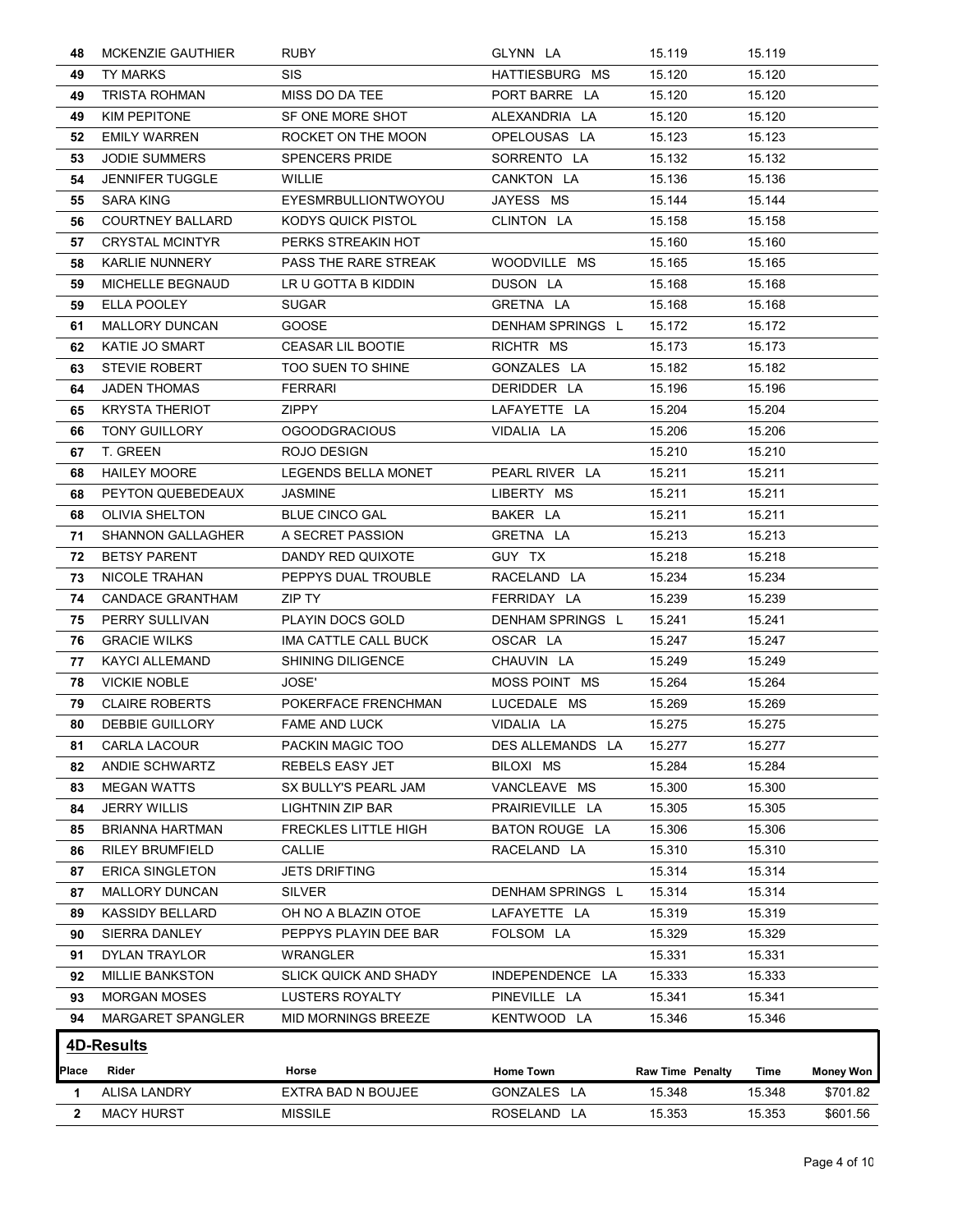| 3  | ANGEL SPIVEY              | <b>TASER ME BLUE</b>        | GONZALES LA        | 15.354 | 15.354 | \$501.30 |
|----|---------------------------|-----------------------------|--------------------|--------|--------|----------|
| 4  | <b>BOBBILYNN BOND</b>     | <b>KELLEYS MASTERPIECE</b>  |                    | 15.356 | 15.356 | \$401.04 |
| 5  | <b>TY MARKS</b>           | <b>VF HOT DAMN</b>          | HATTIESBURG MS     | 15.357 | 15.357 | \$334.20 |
| 6  | <b>SHANNON SMITH</b>      | <b>BUSY LACIN CHEX</b>      |                    | 15.361 | 15.361 | \$267.36 |
| 7  | <b>CHEYENNE SEAUX</b>     | <b>GENUINE DOWN DASH</b>    | LAFAYETTE LA       | 15.365 | 15.365 | \$233.94 |
| 8  | NICOLE AUTHEMENT          | LENA                        | BOURG LA           | 15.367 | 15.367 | \$150.39 |
| 8  | PERRI JEAN PREJEANT       | PLAIN BOLD                  | GIBSON LA          | 15.367 | 15.367 | \$150.39 |
| 10 | ANDIE SCHWARTZ            | <b>STREAKIN TO PASSER</b>   | BILOXI MS          | 15.379 | 15.379 |          |
| 11 | KIM PEPITONE              | SKIPS BRITCHES 006          | ALEXANDRIA LA      | 15.382 | 15.382 |          |
| 12 | <b>HAYLEE FAIRCHILD</b>   | LACE COMMAND                | GEISMAR LA         | 15.394 | 15.394 |          |
| 13 | LINDSEY NETTERVILLE       | <b>SMOKEN ENCENDER</b>      | WOODVILLE MS       | 15.395 | 15.395 |          |
| 14 | <b>TYLER CROSBY</b>       | <b>FLASH</b>                | COVINGTON LA       | 15.397 | 15.397 |          |
| 15 | <b>CRISTIANA MCKEY</b>    | <b>TRIANGLE COLONEL</b>     | BAKER LA           | 15.401 | 15.401 |          |
| 15 | DEBBIE GUILLORY           | NATIVE CASH LEGACY          | VIDALIA LA         | 15.401 | 15.401 |          |
| 17 | ANDI ARDOIN               | <b>FLASH THE FIREWATER</b>  | JACKSON LA         | 15.405 | 15.405 |          |
| 18 | <b>BRANDON FORTNEY</b>    | <b>TOGIES RED CAT</b>       | BATON ROUGE LA     | 15.414 | 15.414 |          |
| 19 | <b>BECKY PIERCE</b>       | PLUG ME IN                  | LEAKSVILLE MS      | 15.416 | 15.416 |          |
| 20 | <b>SHELBY SHOWS</b>       | MALIBU                      | SAUCIER MS         | 15.432 | 15.432 |          |
| 21 | SARAH GATWOOD             | LIGHT UP MY PISTOL          |                    | 15.436 | 15.436 |          |
| 22 | LAYNEE GREER              | <b>MOON</b>                 | MAURPAUS LA        | 15.445 | 15.445 |          |
| 23 | <b>TAYLOR THERIOT</b>     | JIM                         | HOUMA LA           | 15.447 | 15.447 |          |
| 24 | SUMMER THERIOT            | <b>HORSE</b>                | BATON ROUGE LA     | 15.448 | 15.448 |          |
| 25 | KASSIDY BELLARD           | <b>MISS BOOMER SOCKS</b>    | LAFAYETTE LA       | 15.463 | 15.463 |          |
| 26 | <b>ANN SMITH</b>          | LOUISIANA DYNASTY           |                    | 15.465 | 15.465 |          |
| 27 | <b>TISH MARSH</b>         | TANGO TOO                   | HOLDEN LA          | 15.468 | 15.468 |          |
| 28 | ANNE BEAUBOUEF            | LIL BIT OF PERKS            | BOYCE LA           | 15.482 | 15.482 |          |
| 29 | SUMMER THERIOT            | JJJ CINCO DE MAYO           | BATON ROUGE LA     | 15.486 | 15.486 |          |
| 30 | <b>RILEY BREEDEN</b>      | <b>MASTER CARTEL</b>        | ST. FRANCISVILLE L | 15.488 | 15.488 |          |
| 31 | RHONDA ADDISON            | NAWLIN'S BREES              | HAMMOND LA         | 15.491 | 15.491 |          |
| 32 | <b>BRANDI KIRKLAND</b>    | <b>BUCKS DANCING FLAME</b>  | POPLARVILLE MS     | 15.511 | 15.511 |          |
| 33 | <b>BROOKE LADNER</b>      | PLAYBOY BOOM                |                    | 15.514 | 15.514 |          |
| 34 | <b>BOBBYGRACE THORNTO</b> | <b>TREASURED STRAIGHT</b>   | MEADVILLE MS       | 15.518 | 15.518 |          |
| 34 | <b>LEXIE FROST</b>        | <b>BR HAVENS FIRE</b>       | SLIDELL LA         | 15.518 | 15.518 |          |
| კხ | SKYLAR SPILLERS           | LAVEAUX                     | LENA LA            | 15.522 | 15.522 |          |
| 37 | SIERRA DANLEY             | DREAM ON FIRE               | FOLSOM LA          | 15.526 | 15.526 |          |
| 38 | <b>AUDREE ERVIN</b>       | <b>SHILOH</b>               | SONTAG MS          | 15.534 | 15.534 |          |
| 39 | <b>OLIVIA SHELTON</b>     | <b>REACK QUICK</b>          | BAKER LA           | 15.542 | 15.542 |          |
| 40 | <b>SARA KING</b>          | <b>LCR MISS COILED CASH</b> | JAYESS MS          | 15.550 | 15.550 |          |
| 41 | <b>MELISSA MCDANIEL</b>   | FRENCHMANSBULLY FUEL        | LUMBERTON MS       | 15.556 | 15.556 |          |
| 42 | <b>EMILIE HOLMES</b>      | <b>BRISCO FORTUNE GETTE</b> | WAGGAMAN LA        | 15.560 | 15.560 |          |
| 43 | <b>AUDREE ERVIN</b>       | MUMMAS POCO DUNNY           | SONTAG MS          | 15.567 | 15.567 |          |
| 44 | <b>COLIE DAVIS</b>        | SONS GOT PEP                | COVINGTON LA       | 15.579 | 15.579 |          |
| 45 | <b>MACI CREEKMORE</b>     | MOODY WITH A BOOTY          | LORANGER LA        | 15.593 | 15.593 |          |
| 46 | <b>JENNIFER MORRISON</b>  | <b>BEAUTY</b>               | LEANDER LA         | 15.599 | 15.599 |          |
| 46 | <b>BRITTANY MATKIN</b>    | STELLAR SEVENTH             |                    | 15.599 | 15.599 |          |
| 48 | <b>COLIE DAVIS</b>        | <b>GAY JAY OLENA</b>        | COVINGTON LA       | 15.612 | 15.612 |          |
| 49 | KAITLYN ROBICHAUX         | SHOWDOWNS BAY ROXIE         | RACELAND LA        | 15.617 | 15.617 |          |
| 50 | <b>KATELYN NICHOLSON</b>  | <b>CLASSIEST FLIT BAR</b>   | LAWRENCE MS        | 15.643 | 15.643 |          |
| 51 | <b>MELANIE SIMONEAUX</b>  | PERKS 007                   |                    | 15.650 | 15.650 |          |
| 52 | <b>BOBBYGRACE THORNTO</b> | <b>PRINCESS CHEYENNE</b>    | MEADVILLE MS       | 15.659 | 15.659 |          |
| 53 | <b>SHANNON GALLAGHER</b>  | <b>RIDIN THE SHORT BUS</b>  | GRETNA LA          | 15.661 | 15.661 |          |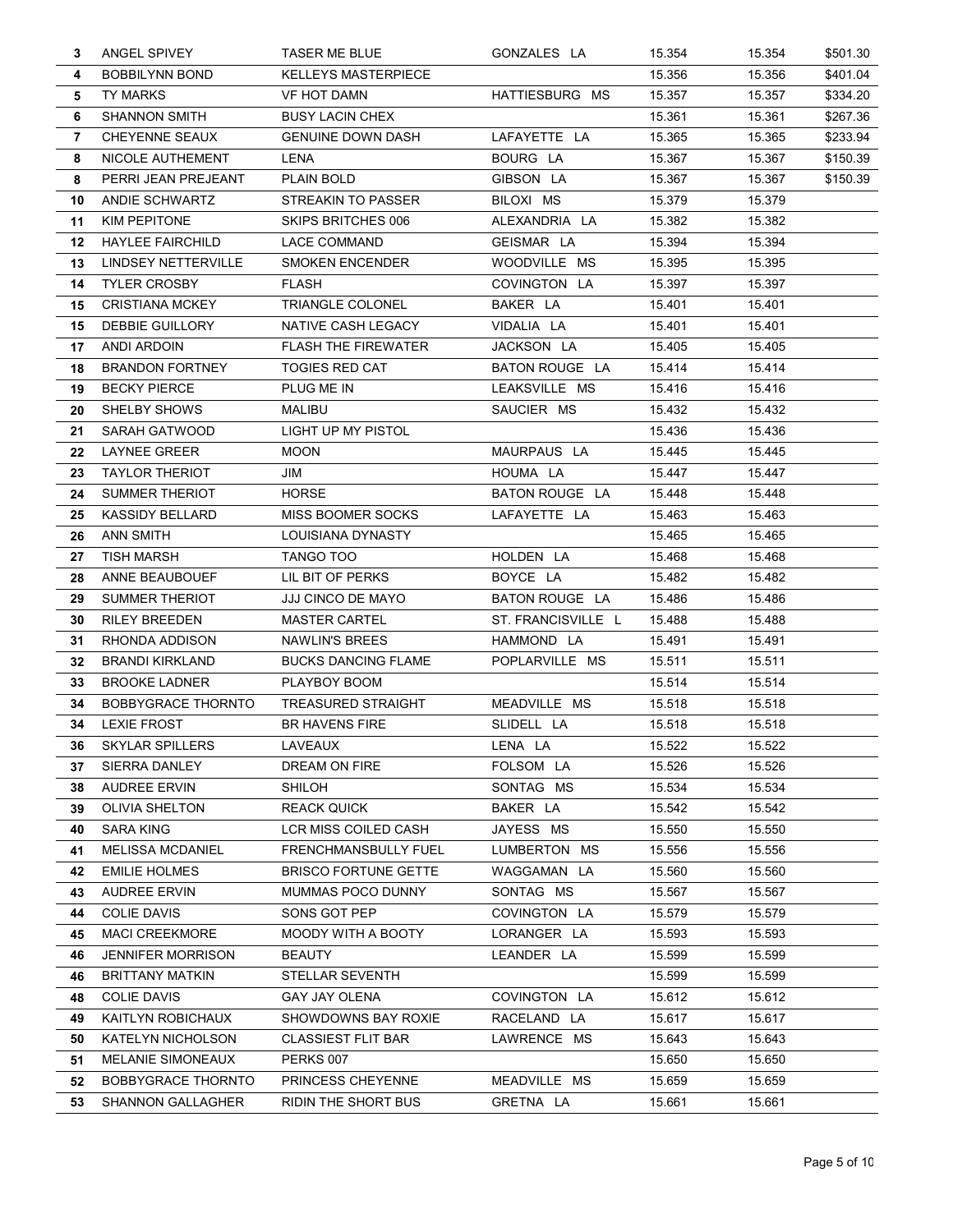| 54    | <b>KARLA HEBERT</b>       | <b>BELLA</b>                           | HOUMA LA                 | 15.669                  | 15.669 |           |
|-------|---------------------------|----------------------------------------|--------------------------|-------------------------|--------|-----------|
| 54    | <b>HANNAH LATIOLAIS</b>   | SCOOTER N BOSTON                       | <b>SAINT MARTINVILLE</b> | 15.669                  | 15.669 |           |
| 56.   | PERRI JEAN PREJEANT       | <b>TEES PROFIT</b>                     | GIBSON LA                | 15.679                  | 15.679 |           |
| 56    | <b>MARLEY SEALS</b>       | <b>GAYBAR GOLD PEPPY</b>               | COLUMBIA MS              | 15.679                  | 15.679 |           |
| 58    | <b>CONNIE BOE</b>         | <b>BELLA</b>                           | ROBERT LA                | 15.696                  | 15.696 |           |
| 59    | <b>MISTI THIBODEAUX</b>   | <b>COLONIAL BAR BULLY</b>              | CHURCH POINT LA          | 15.702                  | 15.702 |           |
| 60.   | <b>BRANDI KIRKLAND</b>    | <b>BITTS ROYAL SECRET</b>              | POPLARVILLE MS           | 15.709                  | 15.709 |           |
| 61    | ELLE LOUVIERE             | BOYDS HOWIE DOIN                       | PRAIRIEVILLE LA          | 15.715                  | 15.715 |           |
| 62.   | <b>JULIA CHAMPAGNE</b>    | <b>TWEETY SPEEDY CORD</b>              | HOUMA LA                 | 15.737                  | 15.737 |           |
| 63.   | <b>CHARLEIGH BARRAS</b>   | SKIPPIE GREASEBAR                      | BROOKHAVEN MS            | 15.763                  | 15.763 |           |
| 64.   | ELIZABETH RAY             | <b>MRH RED MONEY</b>                   | PINEVILLE LA             | 15.768                  | 15.768 |           |
| 64    | PAT TAUZIN                | <b>BUCKY</b>                           | DENHAM SPRINGS L         | 15.768                  | 15.768 |           |
| 66    | <b>CONNIE BOE</b>         | <b>DUALLY</b>                          | ROBERT LA                | 15.776                  | 15.776 |           |
| 67    | JOY CALO                  | <b>EMMA</b>                            | MANSURA LA               | 15.777                  | 15.777 |           |
| 67    | <b>HEATHER SUTTON</b>     | LITTLE PISTOL SENOR                    | JAYESS MS                | 15.777                  | 15.777 |           |
|       |                           |                                        |                          |                         |        |           |
| 69    | <b>KELSEY BOUDREAUX</b>   | <b>CORONA CARTELLA</b><br><b>PHEBS</b> | DARROW LA                | 15.781                  | 15.781 |           |
| 70    | <b>MEGAN WATTS</b>        |                                        | VANCLEAVE MS             | 15.786                  | 15.786 |           |
| 71    | <b>SARAH ADAMS</b>        | <b>HORSE</b>                           | PEARL RIVER LA           | 15.798                  | 15.798 |           |
| 72    | STEPHANIE CHISHOLM        | <b>FRECKLE CAT</b>                     | LUCEDALE MS              | 15.806                  | 15.806 |           |
| 73    | SHELTON HEADLY            | <b>HE'S SHARP</b>                      | PORT GIBSON MS           | 15.811                  | 15.811 |           |
| 74    | <b>CHEYENNE SEAUX</b>     | RANGER PACKIN PISTOL                   | LAFAYETTE LA             | 15.827                  | 15.827 |           |
| 75    | <b>JANET THOMAS</b>       | <b>BELLFIRE AND BRIMSTONE</b>          | FRANKLINTON LA           | 15.833                  | 15.833 |           |
| 76    | NICOLE TRAHAN             | <b>PIXIE</b>                           | RACELAND LA              | 15.834                  | 15.834 |           |
| 77    | <b>TOREE LOPEN</b>        | SAN D CALLIE                           | MCHENRY MS               | 15.837                  | 15.837 |           |
|       |                           |                                        |                          |                         |        |           |
|       |                           |                                        |                          |                         |        |           |
|       | 5D-Results                |                                        |                          |                         |        |           |
| Place | Rider                     | Horse                                  | Home Town                | <b>Raw Time Penalty</b> | Time   | Money Won |
| 1.    | <b>LANI LOUQUE</b>        | <b>MILLIE</b>                          | THIBODAUX LA             | 15.861                  | 15.861 | \$473.46  |
| .1    | PEYTON QUEBEDEAUX         | <b>DREAMER</b>                         | LIBERTY MS               | 15.861                  | 15.861 | \$473.46  |
| 3     | <b>TISH MARSH</b>         | ASHLEY'S LUCKY LADY                    | HOLDEN LA                | 15.867                  | 15.867 | \$364.20  |
| 4     | <b>BETTLYN BABIN</b>      | <b>CHEROKEES LAST INJUN</b>            | DERIDDER LA              | 15.868                  | 15.868 | \$291.36  |
| 5.    | <b>JULIA HATTEN</b>       | <b>JCS LENAS LITTLE DOC</b>            | MOSS POINT MS            | 15.878                  | 15.878 | \$242.80  |
| 6     | <b>BETH PETERSON</b>      | SPAZ                                   |                          | 15.881                  | 15.881 | \$194.24  |
| 7     | <b>PAT TAUZIN</b>         | <b>OREO</b>                            | DENHAM SPRINGS L         | 15.907                  | 15.907 | \$169.96  |
| 8     | <b>CLAIRE ROBERTS</b>     | PITTY PAT PEPTO                        | LUCEDALE MS              | 15.930                  | 15.930 | \$121.40  |
| 9.    | TY MARKS                  | <b>TED</b>                             | HATTIESBURG MS           | 15.944                  | 15.944 | \$97.12   |
| 10    | PERRY SULLIVAN            | PLAYIN MAIDAS PEP                      | DENHAM SPRINGS L         | 15.947                  | 15.947 |           |
| 11    | AUBREY CARTER             | MISS PEPPYS STARDUST                   | PINEVILLE LA             | 15.950                  | 15.950 |           |
| 12    | <b>JAYDA WESTBROOK</b>    | <b>WAITIN ON THE MAILMAN</b>           | ST ROSE LA               | 15.968                  | 15.968 |           |
| 13    | PAT TAUZIN                | FAME                                   | DENHAM SPRINGS L         | 15.969                  | 15.969 |           |
| 14    | <b>CHARLEIGH BARRAS</b>   | ZAN MY MAN THAT CAN                    | BROOKHAVEN MS            | 15.991                  | 15.991 |           |
| 15    | ROBERTA CULPEPPER         | JAKE                                   | WESTWEGO LA              | 16.000                  | 16.000 |           |
|       |                           |                                        |                          |                         |        |           |
| 16    | KIMBERLY GILBERT          | JETTIN                                 | CHARENTON LA             | 16.025                  | 16.025 |           |
| 17    | <b>BOBBYGRACE THORNTO</b> | LIL AMSTERDAM CORONA                   | MEADVILLE MS             | 16.029                  | 16.029 |           |
| 18    | SHELBY SHOWS              | <b>JESS DASHING DIXIE</b>              | SAUCIER MS               | 16.041                  | 16.041 |           |
| 18    | <b>TRACEY LANGE</b>       | <b>CRITTERS SUPERFLY</b>               | COVINGTON LA             | 16.041                  | 16.041 |           |
| 20    | AMANDA ADAMS              | PERKS ROYAL DASH                       | THIBODAUX LA             | 16.049                  | 16.049 |           |
| 21    | CANDACE GRANTHAM          | AK SKIPPA FRECKELS                     | FERRIDAY LA              | 16.082                  | 16.082 |           |
| 22    | <b>MCKENZIE GAUTHIER</b>  | JASPER                                 | GLYNN LA                 | 16.084                  | 16.084 |           |
| 23    | <b>ADRIAN MENARD</b>      | PEPPYS POCO PETE                       | NEW IBERIA LA            | 16.099                  | 16.099 |           |
| 24    | <b>BETH CANNON</b>        | JESS A LADYS MAN                       | COVINGTON LA             | 16.103                  | 16.103 |           |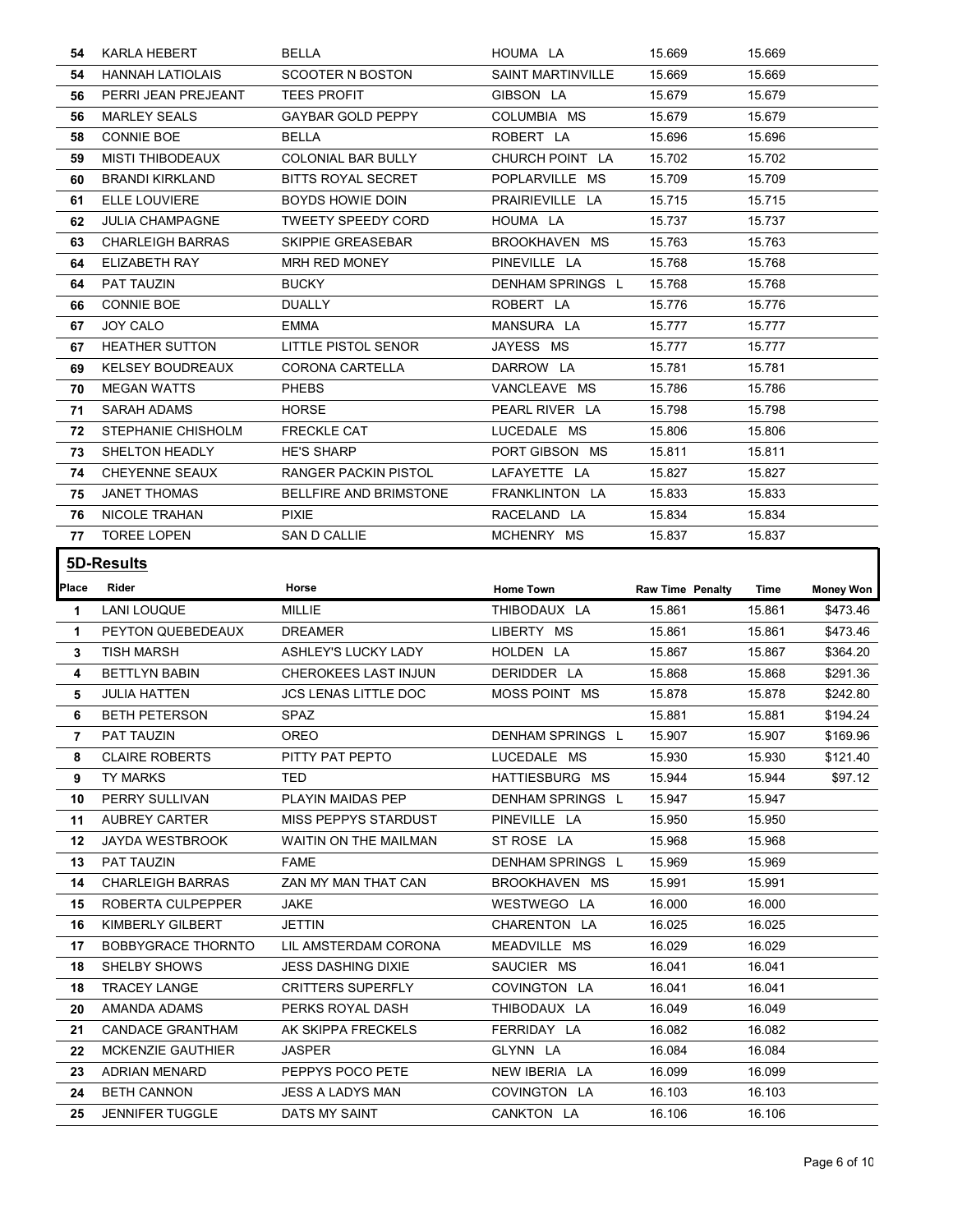| 26 | TIFFANY ALBARADO          | <b>CORONA'S DIPPIN RIO</b> | SCOTT LA                  | 16.112 | 16.112 |
|----|---------------------------|----------------------------|---------------------------|--------|--------|
| 27 | ADDIEGRACE LOUVIERE       | OKA DEE SILVER ANNE        | FRANKLIN LA               | 16.116 | 16.116 |
| 28 | <b>TYLER CROSBY</b>       | <b>GL SOPHIA LOREN</b>     | COVINGTON LA              | 16.122 | 16.122 |
| 29 | <b>EMMA KNIGHT</b>        | <b>GINGER SNAP</b>         | NORWOOD LA                | 16.125 | 16.125 |
| 30 | DARLA BISHOP              | <b>CITATRES</b>            | PRAIRIEVILLE LA           | 16.127 | 16.127 |
| 31 | <b>BROOKE ROMIG</b>       | <b>SOLOS HONEY BADGER</b>  | DENHAM SPRINGS L          | 16.129 | 16.129 |
| 32 | <b>KATIE TROSCLAIR</b>    | RM ZEST DASH               | GONZALES LA               | 16.138 | 16.138 |
| 33 | <b>BARBARA TANKSLEY</b>   | DOLLS WONDER DOLLY         | WALKER LA                 | 16.141 | 16.141 |
| 34 | <b>MEGAN DAUGHENBAUGH</b> | MAYBEABUG                  | IOWA LA                   | 16.182 | 16.182 |
| 35 | <b>RILEY BRUMFIELD</b>    | <b>COOSA MINT PATTI</b>    | RACELAND LA               | 16.194 | 16.194 |
| 36 | <b>AUDREE ERVIN</b>       | <b>COLE</b>                | SONTAG MS                 | 16.197 | 16.197 |
| 37 | <b>HAYLEE FAIRCHILD</b>   | <b>BUCKSHOT</b>            | GEISMAR LA                | 16.225 | 16.225 |
| 38 | SOPHIE BADEAUX            | <b>WHAT A WRECK ROAD</b>   | HOUMA LA                  | 16.260 | 16.260 |
| 39 | <b>GRACIE WILKS</b>       | PROMISE ME HANK            | OSCAR LA                  | 16.274 | 16.274 |
| 40 | <b>KAITLIN PRIMES</b>     | CTR DRIFTWOOD LEO          | AMITE LA                  | 16.308 | 16.308 |
| 41 | <b>KRISTY DUNN</b>        | JASPER                     |                           | 16.309 | 16.309 |
| 42 | <b>HAILEY STEPHENS</b>    | REPO                       |                           | 16.312 | 16.312 |
| 43 | CATHERINE DAVIS           | SHA NAY NAY                | COVINGTON LA              | 16.317 | 16.317 |
| 44 | PHYLLIS GALLENT           | <b>BUGS IN MY CHINOS</b>   | <b>SAINT FRANCISVILLE</b> | 16.385 | 16.385 |
| 45 | <b>GABBY CHAISSON</b>     | SMOKEY JOE                 | LORANGER LA               | 16.403 | 16.403 |
| 46 | RACHEL TASSARA            | LOLA                       | SAINT ROSE LA             | 16.409 | 16.409 |
| 47 | ELIZABETH MCNALLY         | RUNNING WITH COLORS        |                           | 16.421 | 16.421 |
| 48 | <b>COURTNIE BOUDREAUX</b> | <b>BOONS MC BLUE</b>       | FRANKLIN LA               | 16.458 | 16.458 |
| 49 | <b>KAYCI ALLEMAND</b>     | <b>FIRST FIREBUG</b>       | CHAUVIN LA                | 16.463 | 16.463 |
| 50 | <b>MERCIE WILSON</b>      | MRF PAY IT FORWARD         | TERRY MS                  | 16.521 | 16.521 |
| 51 | KYLEE COOK                | <b>MIGHTY MOUSE</b>        | PITKIN LA                 | 16.534 | 16.534 |
| 52 | <b>LAUREN SAUCIER</b>     | <b>DIESEL</b>              | PINEVILLE LA              | 16.555 | 16.555 |
| 53 | RACHEL TASSARA            | <b>MADDIE</b>              | SAINT ROSE LA             | 16.566 | 16.566 |
| 54 | <b>JENNA BOURGEOIS</b>    | <b>HONDEAUX</b>            | THIBODAUX LA              | 16.576 | 16.576 |
| 55 | LAUREN SCHNEIDER          | <b>DASH OPEPPER</b>        | CARRIERE MS               | 16.596 | 16.596 |
| 56 | <b>LAYNE SMITH</b>        | <b>SISTER</b>              | BROOKHAVEN MS             | 16.614 | 16.614 |
| 57 | <b>MARGARET LEET</b>      | <b>MAGIC</b>               |                           | 16.655 | 16.655 |
| 58 | <b>KAITLYN RYDER</b>      | NUDE AND NAUGHTY           | DUSON LA                  | 16.666 | 16.666 |
| 59 | <b>MADISON BARBRE</b>     | BO                         | PORT ALLEN LA             | 16.701 | 16.701 |
| 60 | <b>ASHLEY SMITH</b>       | TROUBLE FROM THE STAR      | BROOKHAVEN MS             | 16.704 | 16.704 |
| 61 | ASHLE' HUDSPETH           | LM ASHLES LIL ROSE         | PINE GROVE LA             | 16.710 | 16.710 |
| 62 | JAYDA WESTBROOK           | <b>BO</b>                  | ST ROSE LA                | 16.763 | 16.763 |
| 63 | <b>BRANDY MCBRIDE</b>     | <b>DIXIE</b>               |                           | 16.771 | 16.771 |
| 64 | <b>JOSLYN PARNELL</b>     | <b>OLENA SWEETNLOW</b>     | SLAUGHTER LA              | 16.772 | 16.772 |
| 65 | <b>JESSICA SANDERSON</b>  | <b>SCAR FACE</b>           | VANCLEAVE LA              | 16.777 | 16.777 |
| 66 | <b>SYDNEY BOND</b>        | A SHARP STREAKIN           |                           | 16.781 | 16.781 |
| 67 | <b>TONI DAIGLE</b>        | <b>SUPAFREAK</b>           | SAINT AMANT LA            | 16.793 | 16.793 |
| 68 | <b>KENZIE TRAHAN</b>      | MISTER                     | NEW IBERIA LA             | 16.859 | 16.859 |
| 69 | <b>CHRISTIAN MATHERS</b>  | <b>JCS CATCHA STAR</b>     | VANCLEAVE MS              | 16.866 | 16.866 |
| 70 | <b>EMILY GATLIN</b>       | FIRST DOWN ROANY           | PRAIRIEVILLE LA           | 16.869 | 16.869 |
| 71 | <b>SUSAN TANNER</b>       | <b>JENA'S LUCKY TWIST</b>  | LUCEDALE MS               | 16.881 | 16.881 |
| 72 | <b>BRAILYNN AMOND</b>     | <b>BUSTER</b>              | ERWINVILLE LA             | 16.910 | 16.910 |
| 73 | <b>AURIANNA ESTES</b>     | STREAKIN SARALOU           |                           | 16.923 | 16.923 |
| 74 | <b>MEGAN DAUGHENBAUGH</b> | HR DASH TA MOONLIGHT       | IOWA LA                   | 16.930 | 16.930 |
| 75 | <b>TONI DAIGLE</b>        | <b>SLING SHOT</b>          | SAINT AMANT LA            | 16.980 | 16.980 |
| 76 | DEETTE DALRYMPLE          | <b>BISCUIT JONES</b>       |                           | 16.991 | 16.991 |
|    |                           |                            |                           |        |        |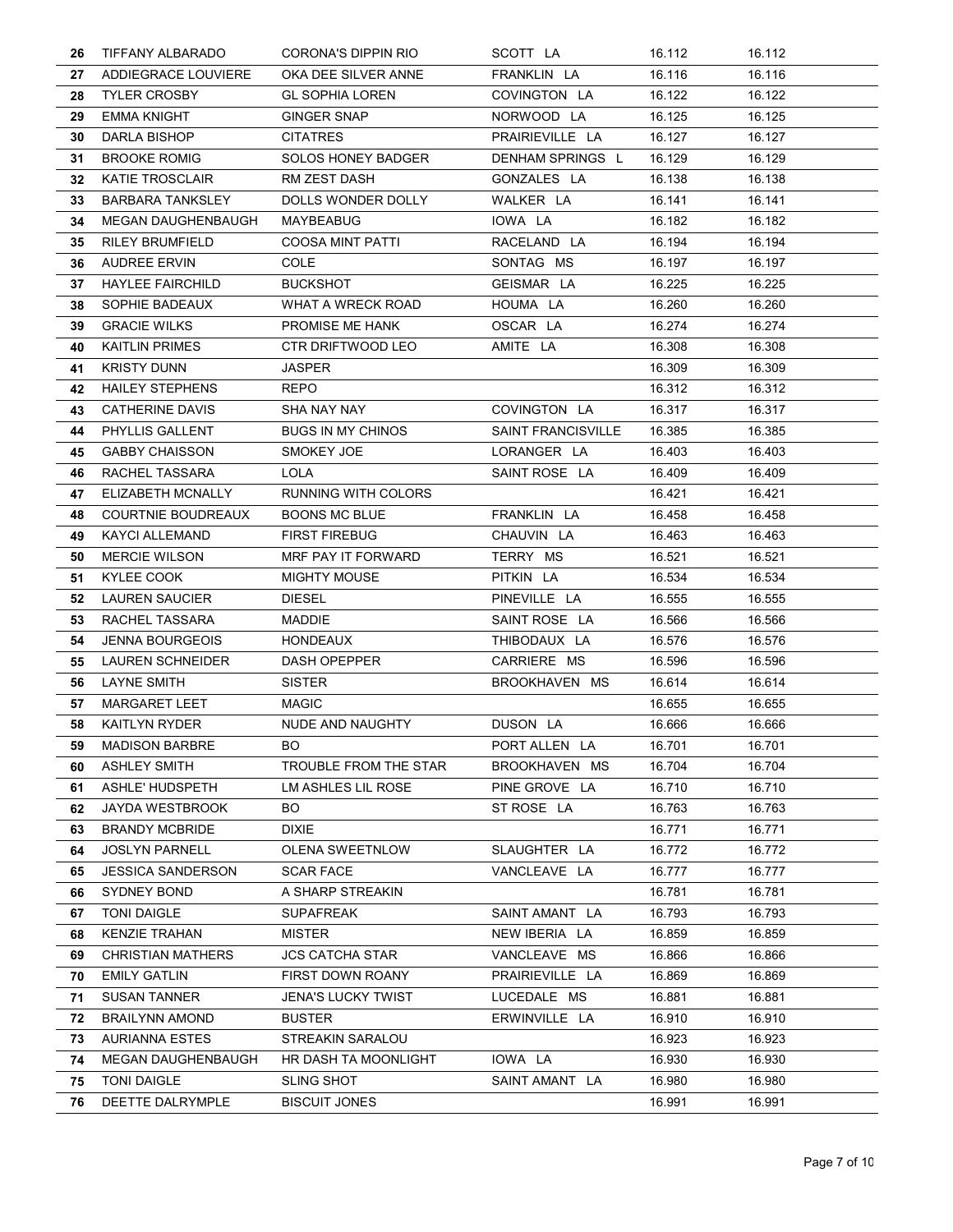| 77           | <b>KELLIE WALLACE</b>       | <b>BAY BAR CASINO</b>        | WATSON LA                 | 17.106                  |                 | 17.106  |                  |
|--------------|-----------------------------|------------------------------|---------------------------|-------------------------|-----------------|---------|------------------|
| 78.          | <b>KAMON BROWN</b>          | <b>FANCY</b>                 | AMITE LA                  | 17.249                  |                 | 17.249  |                  |
| 79           | <b>KAMON BROWN</b>          | <b>PEGASUS</b>               | AMITE LA                  | 17.343                  |                 | 17.343  |                  |
| 80           | <b>MANDI DEVALL</b>         | PT GUNSMOKE                  | ETHEL LA                  | 17.385                  |                 | 17.385  |                  |
| 81           | <b>WHITNEY DUBUISSON</b>    | <b>BLUE JEANS</b>            | GULFPORT MS               | 17.452                  |                 | 17.452  |                  |
| 82           | <b>CRYSTAL MCINTYR</b>      | PG LIKE A ROCK               |                           | 17.496                  |                 | 17.496  |                  |
| 83           | <b>BELINDA ROGERS</b>       | NF REDMAN ROGER              | JACKSON LA                | 17.521                  |                 | 17.521  |                  |
| 84           | <b>HARLEY JONES</b>         | JESSDEETASTIC                | MCCOMB MS                 | 17.588                  |                 | 17.588  |                  |
| 85           | RONNIE DEVALL               | <b>MISS WISE COUNTRY</b>     | FERRIDAY LA               | 17.602                  |                 | 17.602  |                  |
| 86           | <b>MONICA RADFORD</b>       | PERKIN ALL NIGHT             | ZACHARY LA                | 17.962                  |                 | 17.962  |                  |
| 87           | <b>BAILEE HARP</b>          | LENAS RED MONEY              | ETHEL LA                  | 18.293                  |                 | 18.293  |                  |
| 88           | <b>NANCY DEVALL</b>         | REBEL MAN HANCOCK            | FERRIDAY LA               | 18.491                  |                 | 18.491  |                  |
| 89           | DEMETRIA DECUIR             | <b>BUTTERCUP</b>             | ERWINVILLE LA             | 18.726                  |                 | 18.726  |                  |
| 90           | <b>ASHLEY SMITH</b>         | <b>EVIE</b>                  | BROOKHAVEN MS             | 19.446                  |                 | 19.446  |                  |
| 91           | <b>KARLEE SCHULKENS</b>     | MY SECRET FLING 37           | SLIDELL LA                | 19.626                  |                 | 19.626  |                  |
| 92           | <b>DEBBIE SMITH</b>         | HE'S FIRST JEWEL             | BATON ROUGE LA            | 21.955                  |                 | 21.955  |                  |
| 93           | <b>EMILY GATLIN</b>         | DOCS STREAKING BYE           | PRAIRIEVILLE LA           | 23.888                  |                 | 23.888  |                  |
| 94           | <b>DUSTIN ANGELLE</b>       | <b>MISS JB 0717</b>          | LAFAYETTE LA              | 26.768                  |                 | 26.768  |                  |
|              |                             |                              |                           |                         |                 |         |                  |
|              | <b>No Time-Results</b>      |                              |                           |                         |                 |         |                  |
| <b>Place</b> | Rider                       | Horse                        | Home Town                 | <b>Raw Time Penalty</b> |                 | Time    | <b>Money Won</b> |
|              | <b>RYLEE JO MARYMAN</b>     | <b>WYO STARLIGHT SPECIAL</b> | <b>SAINT FRANCISVILLE</b> | 13.982                  | $5\overline{)}$ | 818.982 |                  |
|              | <b>APRIL BLACK</b>          | CHIPS NATIVE DUNIT           | OAKDALE LA                | 14.085                  | - 5             | 819.085 |                  |
|              | RYLEE JO MARYMAN            | <b>CLARKS BILLY BOY</b>      | <b>SAINT FRANCISVILLE</b> | 14.154                  | - 5             | 819.154 |                  |
|              | LINDSEY RICHARD             | DELTAS DUN LOPPEN            | ARNAUDVILLE LA            | 14.251                  | 5               | 819.251 |                  |
|              | <b>GRACE ANN HANLEY</b>     | JUDYS TWISTIN BUG            | WELSH LA                  | 14.302                  | - 5             | 819.302 |                  |
|              | ELLE SULLIVAN               | <b>INDEFEASIBLE BJ</b>       | MANDEVILLE LA             | 14.324                  | 5               | 819.324 |                  |
|              | SARAH ROSE WAGUESP          | <b>VF EYSA FAMOUS</b>        | GONZALES LA               | 14.354                  | 5               | 819.354 |                  |
|              | <b>VICKIE NOBLE</b>         | SF DOWNTOWN GUY              | MOSS POINT MS             | 14.489                  | -5              | 819.489 |                  |
|              | <b>MORGAN MOSES</b>         | MITOS OK BARMAID             | PINEVILLE LA              | 14.511                  | - 5             | 819.511 |                  |
|              | LINDSEY NETTERVILLE         | ASGOODASPEACHGETS            | WOODVILLE MS              | 14.525                  | -5              | 819.525 |                  |
|              | <b>KYLIE KENNEDY</b>        | FLITS JITTER BUG             | COVINGTON LA              | 14.536                  | - 5             | 819.536 |                  |
|              | <b>KYLIE AVERETT</b>        | STRAIGHT N OLE POKO DI       | LORANGER LA               | 14.586                  | 5               | 819.586 |                  |
|              | <b>HAILEY STEPHENS</b>      | <b>SEVEN</b>                 |                           | 14.604                  | 5               | 819.604 |                  |
|              | JULIE MURPHY                | <b>REDNECK BAZINGA</b>       | KEACHI LA                 | 14.607                  | -5              | 819.607 |                  |
|              | <b>CAMILLE HANLEY</b>       | <b>BRAYS BUNCHA BUGS</b>     | WELSH LA                  | 14.609                  | 5               | 819.609 |                  |
|              | <b>ASHLEY ROGERS</b>        | <b>BR HAI FLYIN DASH</b>     |                           | 14.613                  | $5\phantom{.0}$ | 819.613 |                  |
|              | <b>RANDI KERVIN</b>         | QUICK TO KILL                | LUCEDALE MS               | 14.622 5                |                 | 819.622 |                  |
|              | <b>DANA PACE</b>            | <b>CREDIT ME FAME</b>        | NEW BOSTON TX             | 14.628                  | -5              | 819.628 |                  |
|              | SHERIDAN SHUMPERT           | <b>FRANKS LUCKY BARS</b>     | MOOREVILLE MS             | 14.654                  | -5              | 819.654 |                  |
|              | <b>BRENNAN WEIGEL</b>       | <b>MASTERS BAYOU LADY</b>    | HARVEY LA                 | 14.687                  | 5               | 819.687 |                  |
|              | COLBY ELLEN CURRY           | <b>COWBOYS DREAM 144</b>     | LIBERTY MS                | 14.710                  | - 5             | 819.710 |                  |
|              | KAITLYN RYDER               | <b>FRED</b>                  | DUSON LA                  | 14.728                  | - 5             | 819.728 |                  |
|              | <b>LACEY DUBOIS</b>         | <b>AGUSTINA</b>              | MONTGOMERY LA             | 14.779                  | - 5             | 819.779 |                  |
|              | <b>BLAISE BERCEGEAY</b>     | BR COME OUT AND PLAY         | SUMMIT MS                 | 14.814                  | -5              | 819.814 |                  |
|              | JENNIFER WILSON             | LOOSE RED ROSES              | TERRY MS                  | 14.817                  | - 5             | 819.817 |                  |
|              | ANGIE JEAN                  | KN JASTR TAZZ TA FAME        | PEARL RIVER LA            | 14.835                  | -5              | 819.835 |                  |
|              | KIMBRA LAFLEUR              | PERKS DISCO LADY             | ELGIN TX                  |                         | -5              | 819.945 |                  |
|              |                             |                              |                           | 14.945                  |                 |         |                  |
|              | JAYE LYNN HOWELL            | <b>BOOGIE</b>                |                           | 14.946                  | 5               | 819.946 |                  |
|              | ELLE SULLIVAN               | VF STICK OF GOLD             | MANDEVILLE LA             | 14.957                  | - 5             | 819.957 |                  |
|              | ELLA POOLEY<br>RANDI KERVIN | BAE                          | GRETNA LA                 | 14.964                  | 5               | 819.964 |                  |
|              |                             | OBD SMOKIN RAZOR             | LUCEDALE MS               | 14.998                  | 5               | 819.998 |                  |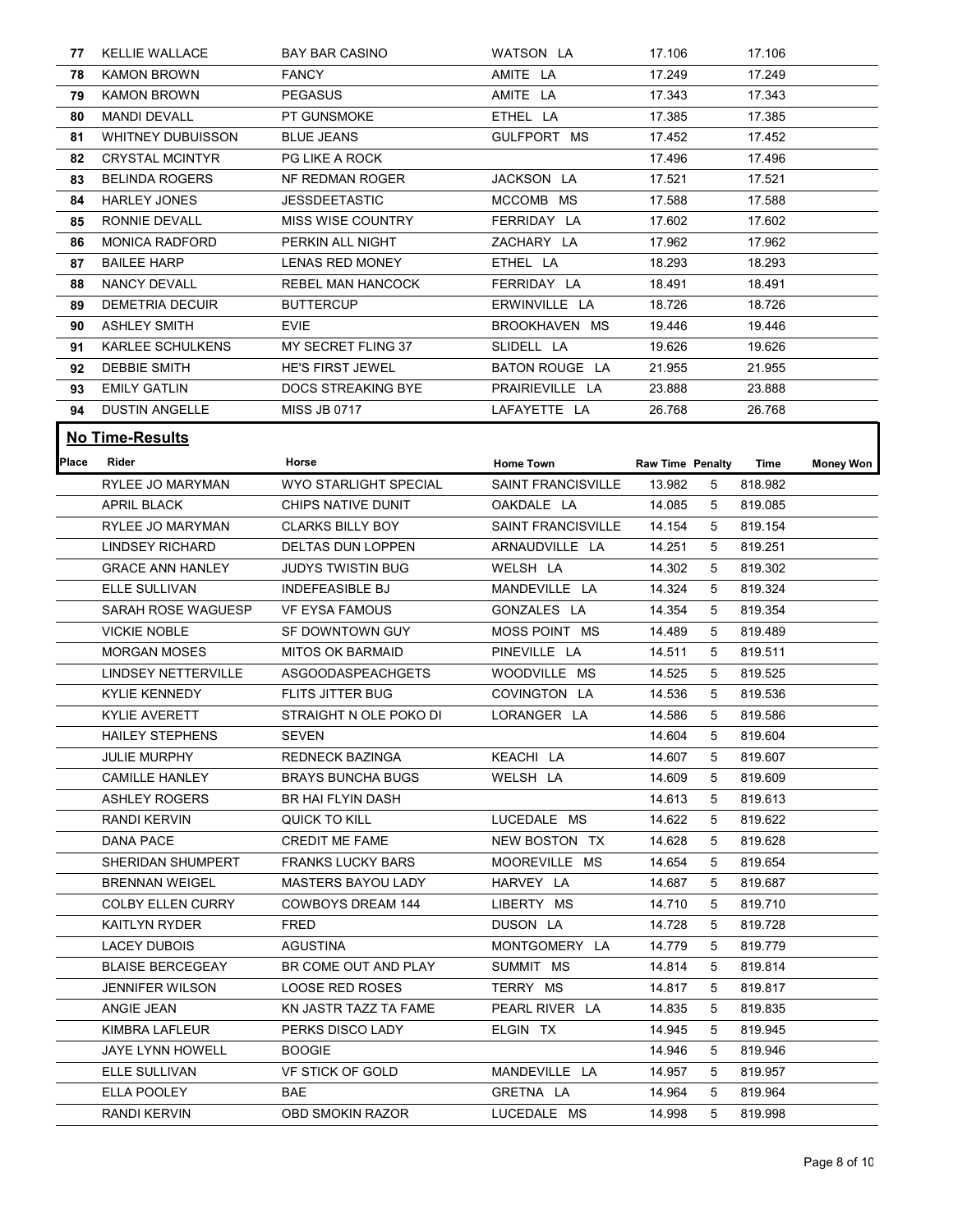| MIA BALDWIN                                   | <b>FRENCH MISS OTOE</b>                     | GEISMAR LA                    | 15.030           | 5       | 820.030            |  |
|-----------------------------------------------|---------------------------------------------|-------------------------------|------------------|---------|--------------------|--|
| <b>JILLIAN BOYD</b>                           | <b>MONSIEUR PERKS</b>                       | ZACHARY LA                    | 15.033           | 5       | 820.033            |  |
| <b>EMILY GATLIN</b>                           | MI LA CHICA ROSA                            | PRAIRIEVILLE LA               | 15.053           | 5       | 820.053            |  |
| <b>EMILY MARCEAUX</b>                         | WENDY                                       | SCOTT LA                      | 15.083           | 5       | 820.083            |  |
| <b>KYLIE AVERETT</b>                          | <b>HEATHS CLASSIC JAZZ</b>                  | LORANGER LA                   | 15.104           | 5       | 820.104            |  |
| <b>MAKENNA BABIN</b><br>LEVI GORDON           | FRECK PEP RIO<br><b>TOT</b>                 | SAINT AMANT LA<br>LORANGER LA | 15.127<br>15.140 | 5<br>5  | 820.127<br>820.140 |  |
| <b>BECKY PIERCE</b>                           | <b>HOOKED ON FAITH</b>                      | LEAKSVILLE MS                 | 15.170           | 5       | 820.170            |  |
| KALIE CORLEY                                  | AN EFFORT IN FIRE                           | BROUSSARD LA                  | 15.175           | 5       | 820.175            |  |
| <b>SARA PATRICK</b>                           | DUSTY ROAN BOOGER CL                        | MIZE MS                       | 15.189           | 5       | 820.189            |  |
| LORRAINE BESSON                               | <b>FRENCHMANS ASA</b>                       | LABADIEVILLE LA               | 15.196           | 5       | 820.196            |  |
| ROMAN GOMEZ                                   | STARLIT CAT                                 |                               | 15.250           | 5       | 820.250            |  |
| <b>CHARLEIGH BARRAS</b>                       | SL MISS PEPPY KATE                          | BROOKHAVEN MS                 | 15.266           | 5       | 820.266            |  |
| JENNIFER TUGGLE                               | <b>MISS BLUE KERMIT</b>                     | CANKTON LA                    | 15.303           | 5       | 820.303            |  |
| <b>EMALEIGH CORKERN</b>                       | <b>WASABI MAKES ME HOT</b>                  | HAMMOND LA                    | 15.305           | 5       | 820.305            |  |
| SHERIDAN SHUMPERT                             | ROCOS RUSTY                                 | MOOREVILLE MS                 | 15.333           | 5       | 820.333            |  |
| <b>CHEYENNE LOPINTO</b><br>ANDIE SCHWARTZ     | CAFFEE LATTE                                | AMITE LA<br>BILOXI MS         | 15.426           | 5<br>5  | 820.426<br>820.468 |  |
| <b>KEELIE BRIGNAC</b>                         | STEAL MY VODKA<br><b>RANGER</b>             | SPRINGFIELD LA                | 15.468<br>15.502 | 5       | 820.502            |  |
| <b>LILLY PIERCE</b>                           | <b>FLITS CUTIE CASH</b>                     | LEAKSVILLE MS                 | 15.583           | 5       | 820.583            |  |
| <b>JENNA BOURGEOIS</b>                        | <b>SHY</b>                                  | THIBODAUX LA                  | 15.647           | 5       | 820.647            |  |
| <b>JESSICA SANDERSON</b>                      | NIGHT LITE                                  | VANCLEAVE LA                  | 15.664           | 5       | 820.664            |  |
| KAYLA MCDONALD                                | LM HANNAH MONTANA                           | RALEIGH MS                    | 15.683           | 5       | 820.683            |  |
| ADDIEGRACE LOUVIERE                           | ZADA                                        | FRANKLIN LA                   | 15.710           | 5       | 820.710            |  |
| <b>GENTRY GIACONE</b>                         | <b>TOPLINE DEUCE</b>                        | INDEPENDENCE LA               | 15.753           | 5       | 820.753            |  |
| <b>JESSI BRUNO</b>                            | LENA FAJITA ROSE                            | RACELAND LA                   | 15.769           | 5       | 820.769            |  |
| <b>TYLER CROSBY</b>                           | <b>STORM TA FAME</b>                        | COVINGTON LA                  | 15.892           | 5       | 820.892            |  |
| <b>AVA ROBERTS</b>                            | <b>KEEP STREAKIN SABLE</b>                  | BATON ROUGE LA                | 15.904           | 5       | 820.904            |  |
| ANGEL SPIVEY                                  | SPECIAL EYES FANTSY                         | GONZALES LA                   | 15.940           | 5       | 820.940            |  |
| <b>BETTLYN BABIN</b><br><b>KAYCI ALLEMAND</b> | PEPTARI PISTOL<br><b>CASHIN N MOONSHINE</b> | DERIDDER LA<br>CHAUVIN LA     | 15.982<br>16.045 | 5<br>5  | 820.982<br>821.045 |  |
| DAWN HANKINS                                  | PILOTOS DREAM                               | CLINTON LA                    | 16.221           | 5       | 821.221            |  |
| CADE CARTER                                   | LNR SASSY BOON                              | PINEVILLE LA                  | 16.330           | 5       | 821.330            |  |
| ANNE BEAUBOUEF                                | PIN ME PETER                                | BOYCE LA                      | 16.396           | 5       | 821.396            |  |
| ALANA HODOUSKY                                | <b>MIDNIGHT</b>                             | HOUMA LA                      | 16.835           | 5       | 821.835            |  |
| <b>TAYLOR COOK</b>                            | LETHAL STRIKE                               |                               | 16.851           | 5       | 821.851            |  |
| <b>SKYLAR SPILLERS</b>                        | <b>TAPS GREY BADGER</b>                     | LENA LA                       | 17.104           | 5       | 822.104            |  |
| ALYSSA LEDET                                  | <b>BAYOU</b>                                |                               | 17.315           | 5       | 822.315            |  |
| <b>ESTEE HAWKINS</b>                          | <b>LEGEND BERRY</b>                         | HAMMOND LA                    | 17.497           | 5       | 822.497            |  |
| DAKOTAH MULKEY                                | DANNY'S LIL POCO BOY                        | TICKFAW LA                    | 18.222           | 5       | 823.222            |  |
| <b>CAMILLE HANLEY</b>                         | BBH SHE DON'T COMPROM                       | WELSH LA                      | 18.454           | 5       | 823.454            |  |
| <b>ERICA SINGLETON</b><br><b>LOGAN HESTER</b> | <b>GAME MAKER</b><br>MR DASH CASH           | PERKINSTON MS                 | 19.105<br>14.825 | 5<br>10 | 824.105<br>824.825 |  |
| ANGEL SPIVEY                                  | <b>NIKKIS TWISTER</b>                       | GONZALES LA                   | 14.899           | 10      | 824.899            |  |
| DEBBIE GUILLORY                               | NATIVE SENIOR SIX                           | VIDALIA LA                    | 14.940           | 10      | 824.940            |  |
| <b>BRENNAN WEIGEL</b>                         | THIS CATS RUNNING BAYO                      | HARVEY LA                     | 14.993           | 10      | 824.993            |  |
| <b>KRISTEN ROBY</b>                           | I CAUGHT YA LOOKING                         | BATON ROUGE LA                | 15.107           | 10      | 825.107            |  |
| DUSTIN ANGELLE                                | FRENCHMANLUCKYPOCKE                         | LAFAYETTE LA                  | 15.434           | 10      | 825.434            |  |
| <b>TAYLOR MANN</b>                            | <b>CASPER</b>                               |                               | 20.756           | 5       | 825.756            |  |
| <b>MONTANA ROY</b>                            | SHADEAUX'S U ROCKIN                         | DUSON LA                      | 16.134           | 10      | 826.134            |  |
| <b>MARY GRAYSON MARTIN</b>                    | FRENCH DISCOS BLONDE                        |                               |                  |         |                    |  |